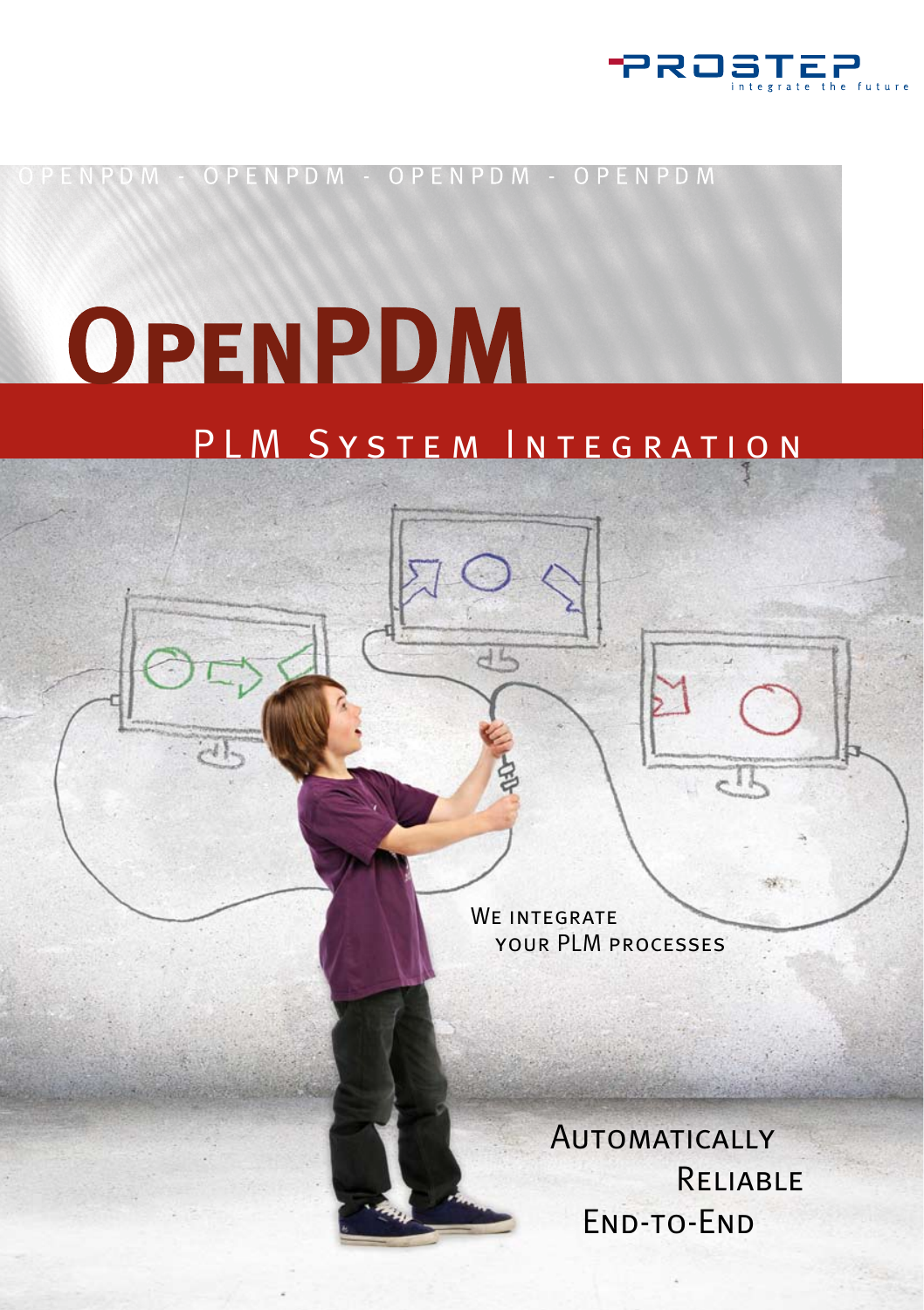

### Process integration

The integration of processes and product data is essential to managing the increasing complexity of product development processes.

OpenPDM® is the leading product for PLM system integration worldwide. OpenPDM®, with its proven, out-of-the-box components, provides you with the unique opportunity to launch your project quickly and ensure a high standard of quality and reliability.

#### OpenPDM® integrates your product data

#### **across corporate borders**

Enable the easy exchange of product data with customers, partners and suppliers. End-to-end automation improves data quality and decreases the amount of manual work involved. **CONTINUE TO USE ESTABLISHED systems while improving communication.**

#### **with systems from different vendors** Integrate PLM systems from all leading vendors and your own proprietary databases. Create an end-to-end PLM process that offers a high standard of data quality, a greater degree of automation and a higher level of user acceptance. **Protect your investments and utilize the software best suited to your processes.**

#### **between domains and disciplines** Integrate data from engineering design, electrical, software, simulation, ERP and more. Ensure that the entire product development process is transparent and offers the necessary degree of traceability. **Create common views and interdisciplinary consistency for your data.**

OpenPDM® is the standard PLM integration platform for all internal and external integration tasks. OpenPDM® provides standard connectors to systems in almost every domain and discipline, thus providing the basis for cross-domain and interdisciplinary integration.

## OPENPDM®

A large number of leading companies optimize their processes with OpenPDM®.

STARSUSEFOR

DESIGN

DPENPDI

**ERP**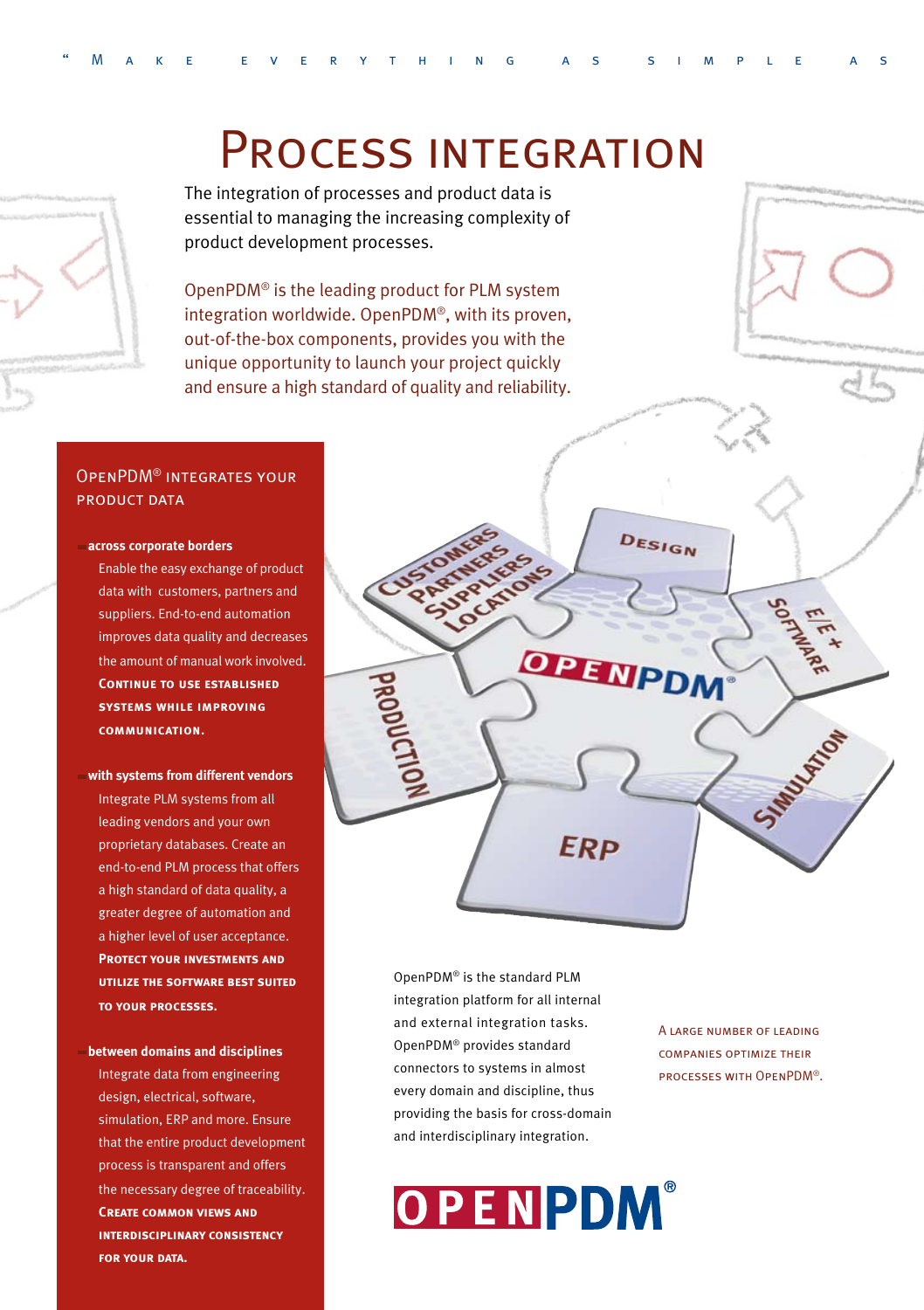# OpenPDM®

#### is the optimal solution for

#### PLM System Integration

Synchronize part master data, assembly structures, documents and much more – this reduces the amount of manual work involved, improves data quality and increases process reliability.

- Background processing ensures a high level of user acceptance.
- Deep integration at all levels allows for tailored, project-specific process integration.

#### **Reliable – Accepted – Individual**

#### Partner Bridge

Automate the exchange of data with partners, customers and suppliers via external portals or in combination with out-of-the box tools like OpenDXM® GlobalX from PROSTEP.

- Highly secure data processing with end-to-end encryption.
- Reliable processes and automatic data quality checks.

#### **Automated – Secure – Reliable**

#### Cross-Domain Integration

Create an infrastructure that allows you to easily cope with the complexity of modern product development.

- Link data from systems in different domains and ensure the consistent management of processes and workflow.
- Use product data from different domains and systems to generate reports and provide management information.
- Minimize the gaps between domains without having a negative impact on day-to-day business.

#### **Integrated – Networked – Traceable**

#### PDM System Migration

Use OpenPDM® to migrate PDM data in a controlled manner – all in one shot or in incremental steps.

- Precise migration of PDM metadata exactly as defined by your project requirements.
- Reduce the risk involved in a one-shot migration with the temporary co-existence of the old and new systems.
- Reduce the complexity of migration by dividing the task up into easy-to-handle smaller steps.

#### **Controlled – Individual – Incremental**

#### Integration of PDM and SDM/CAE

Integrate the simulation and engineering domains to achieve automated, end-to-end processes.

- Track changes and avoid extra work by ensuring that only changed parts and document structures are transferred from the PDM system to the SDM system.
- Reduce the volume of data to exactly what is needed for the simulation project by filtering configurations and structures down to the SDM-relevant subset.

#### OpenPDM® streamlines your product development process

Product lifecycle management involves the handling of thousands of CAD models, UML models, software modules, electrical / electronic components, as well as product variants / configurations and effectivities.

The systems provided by the various PLM vendors offer solutions to certain aspects of this challenge.

OpenPDM® is the only solution that integrates all the systems – quickly and in a standardized manner that is tailored to your project.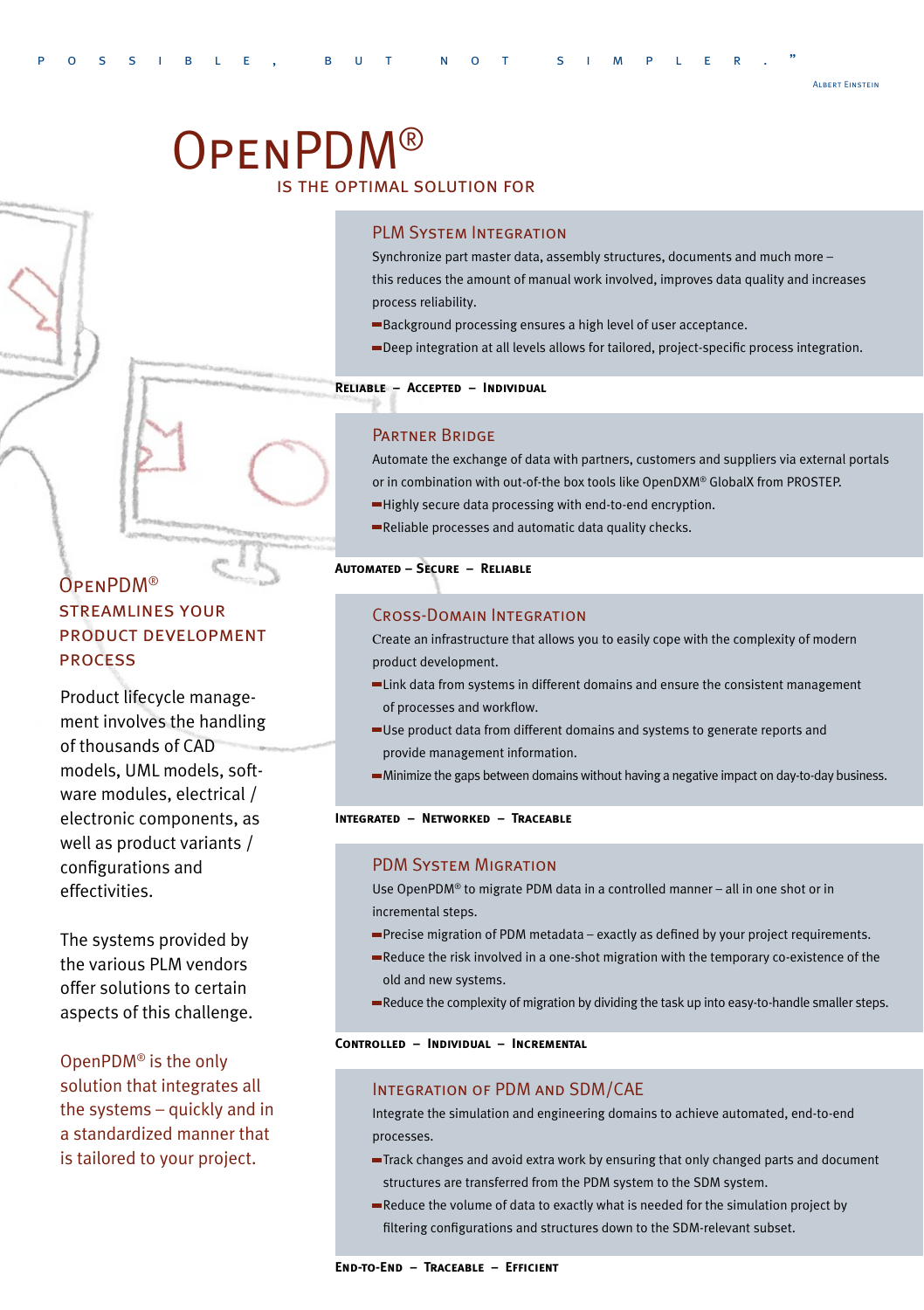

#### OpenPDM® Technology **PARTNERSHIPS**

PROSTEP is an independent provider of PLM development solutions. To ensure that we can always provide our customers with the best possible solutions, PROSTEP has long maintained partnerships with all leading PLM system vendors.

These technology partnerships provide the basis for the successful and ongoing development of the OpenPDM® connectors. These partnerships ensure that PROSTEP receives comprehensive support for its development activities and can provide connectors with updates for the latest versions of the respective systems.

As a vendor-neutral party, PROSTEP represents your interests rather than those of any single system vendor.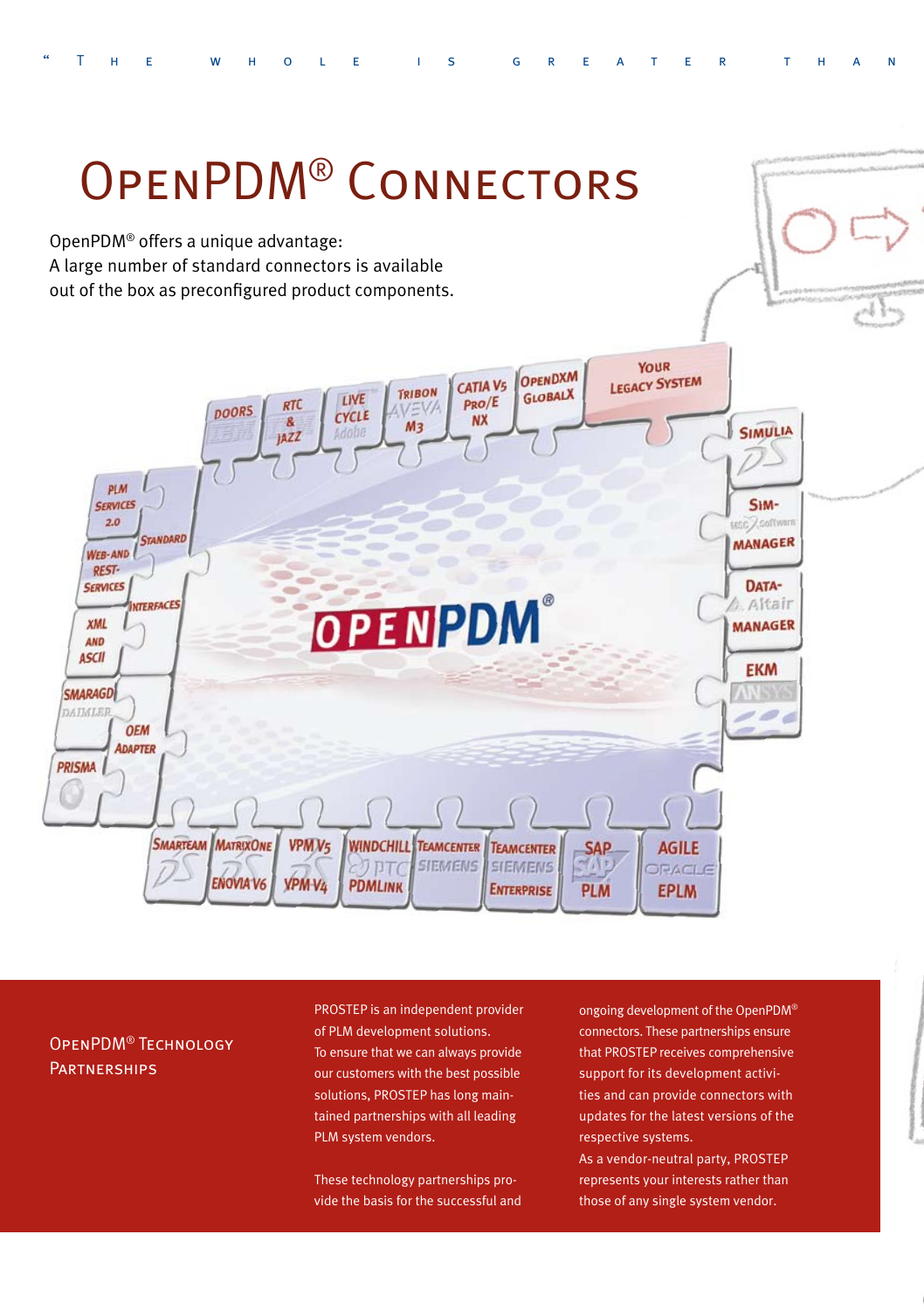

### Important functions of OpenPDM®

Its wide range of functions and high level of flexibility makes OpenPDM® unique in the market.

#### FUNCTIONS PROVIDED BY THE OpenPDM® Connectors

All OpenPDM® connectors support the import and export of metadata and files such as product structures with CAD files, CAE data with computation results, and requirements with the relevant specifications.

One particular strength is the flexible

import functions that can be used as needed to control exactly how updates, versioning and the creation of objects is performed.

You can also perform a test run and calculate the import result before you start the actual import operation – this gives you the ability to check incoming data and avoid import errors.



#### OpenPDM® Graphical Mapping

The key task involved in any integration project is data mapping. OpenPDM®'s graphical mapping function visualizes the mapping relationships between the source and the target systems. This reduces the amount of time required for this task and facilitates an intuitive mapping process.

#### OpenPDM® Federation Layer

The OpenPDM® federation layer controls the fully automated execution of data exchange processes. It supports the transaction-safe, parallel and high-performance processing of extremely large volumes of data.

The data exchange processes are started and executed in the background. This relieves users of the need to perform time-consuming routine tasks and thus increases the level of user acceptance.



OpenPDM® offers a large number of functions that provide a robust, fast and flexible integration platform. All the functions are available as individual components that can be combined as needed to realize complex concepts.

This makes it easy to tailor OpenPDM® functionality to meet your specific project requirements.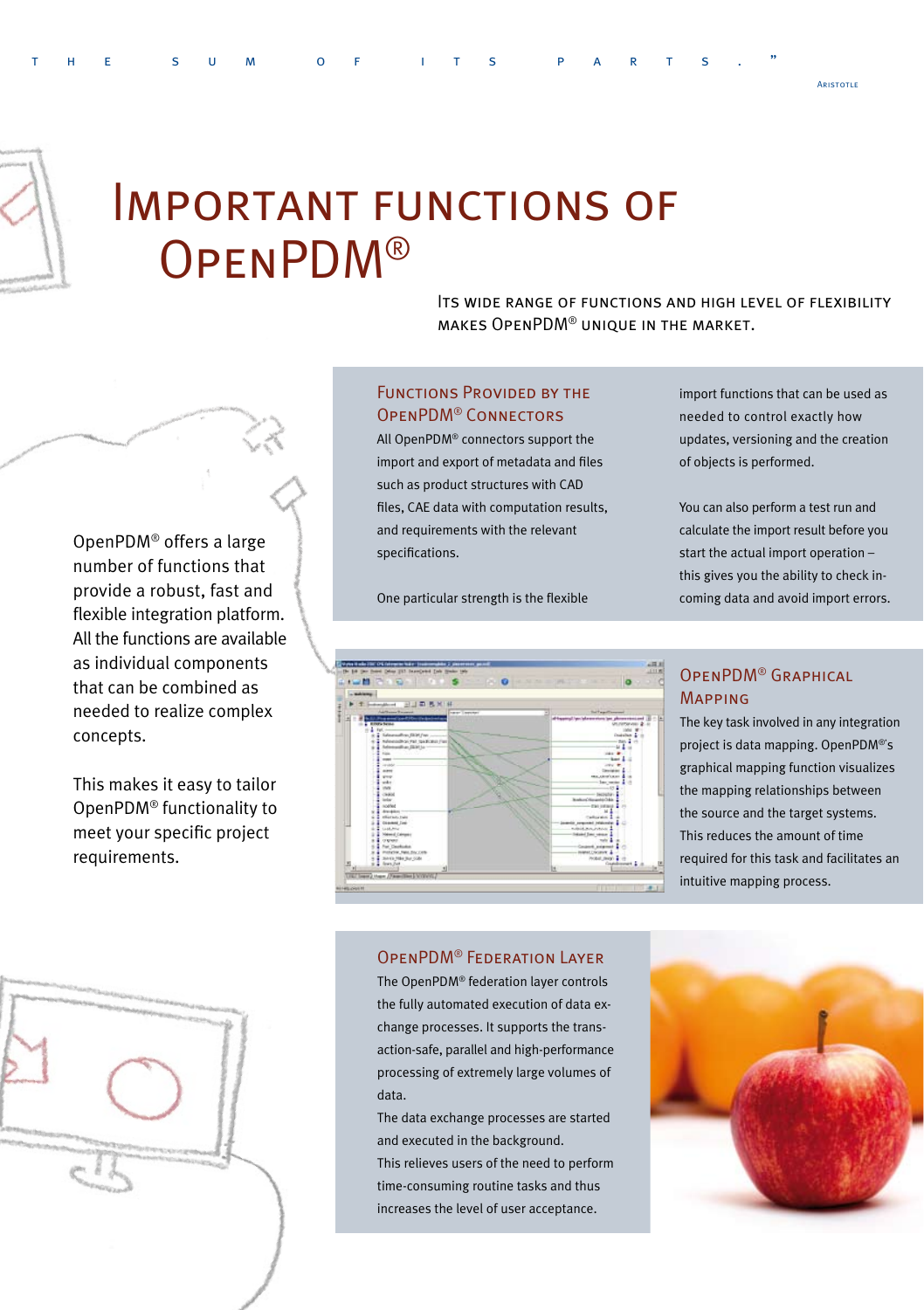

There are many ways of connecting two systems – OpenPDM® provides you with a proven, highly reliable solution that can be implemented quickly.

**Compared with project-based, individually developed solutions, this means that:**

All OpenPDM® connectors and functions are available for immediate use as tried-and-tested components. Your project can be launched within a very short time.

Even in highly-customized OpenPDM® solutions, over 90% of standard product functionality is used. Only the project-specific business logic is added as customization. This is a major advantage since you reap the benefits of stable, proven and tested product functions.

An OpenPDM®-based solution is far superior to an individually programmed, project-based solution with regard to quality, reliability and performance.

Compared to the direct integrations available for some system combinations, OpenPDM® offers a significantly higher level of flexibility by providing greater functionality and a larger number of supported system combinations.

You **TAILOR THE TECHNICAL integration process to your business process – and not the other way round!** The combination of fully-automated background processes and just a few manually-controlled steps creates an optimal balance between reducing the workload and involving the user.

#### Take advantage of these benefits in your next project!



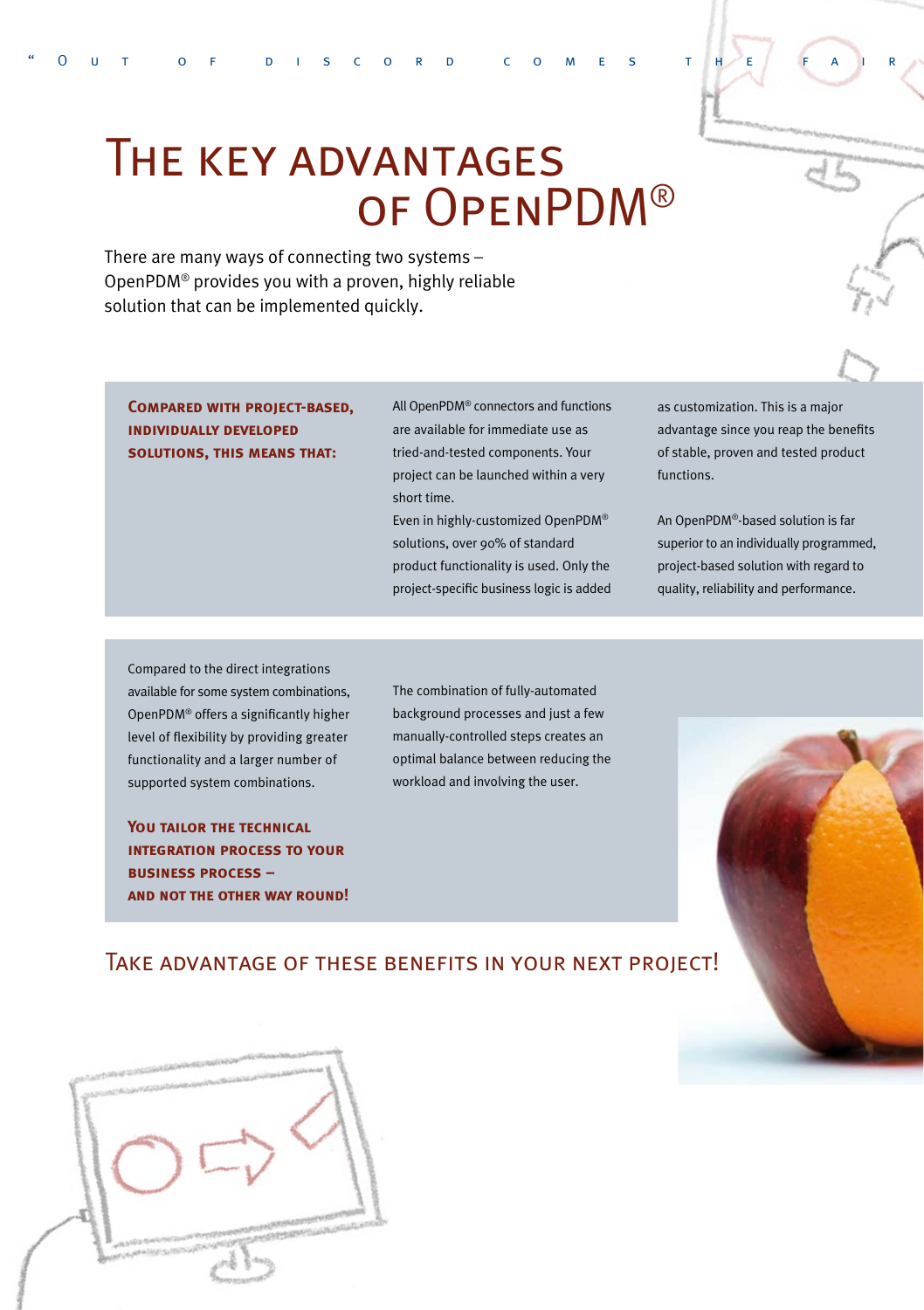

www.prostep.com





WE SOLVE YOUR INTEGRATION PROBLEMS!